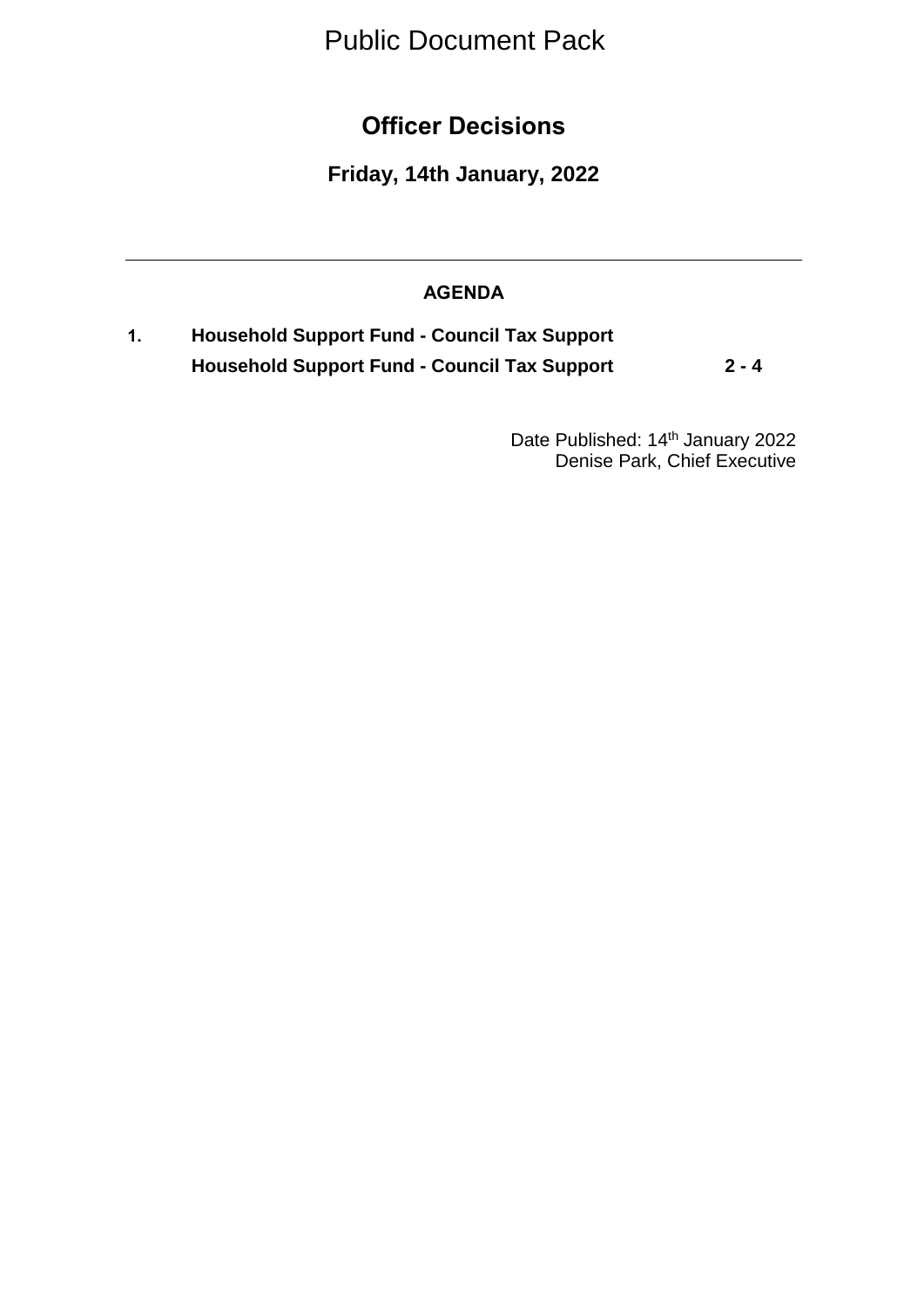

# **RECORD OF DECISION TAKEN UNDER DELEGATED AUTHORITY FROM EXECUTIVE/COUNCIL/COMMITTEE**

**DELEGATED OFFICER DECISION TAKEN BY: DELEGATED BY:** Executive

**IN CONSULTATION WITH:**

(date of delegation) Executive Member

**Dean Langton, Director of Finance**

**PORTFOLIO AREA:** Resources

**SUBJECT: Household Support Fund – Council Tax Support**

#### **1. DECISION**

Blackburn with Darwen BC's proposed Household Support scheme includes an element that seeks to assist working age households with families that are in receipt of Council Tax Support. After consultation with the Executive Member for Finance and Governance it has been agreed that all such families will have their Council Tax accounts credited with a £50 payment in January 2022.

## **2. REASON FOR DECISION**

The initial discussions regarding the design of the Household Support Scheme looked at the costs and bills facing households. It is widely accepted that Council Tax continues to be a primary bill for all households, and, unlike many others, can incur significant court and enforcement costs if payments are not made, or delayed. The total additional costs facing a household for non-payment or late payment of a Council Tax bill can be as high as £386. This proposal looks to reduce the possibility of recovery action being taken against those families most in need, and also provide some much needed financial support. Agenda Item 1<br>
Agenda Item 1<br>
TED AUTHORITY FROM<br>
IVE/COUNCIL/COMMITTEE<br>
NET AUTHORITY FROM<br>
VECOUNCIL/COMMITTEE<br>
ENDEPTICER<br>
EXERENCIVE<br>
EXERENCIVE<br>
EXERENCIVE<br>
EXERENCIVE EXECUTIVE<br>
EXERENCIVE EXECUTE<br>
EXERENCIVE EXECUTE

During the design of the scheme, councils have been encouraged by the government to review and use a broad range of data sources to identify the most vulnerable in the community. The Benefits Service has reviewed several data sets and produced a detailed breakdown of all Council Tax Support claimants. This data has been key to establishing which households will be targeted in this element of the scheme.

Due to the high number of working age Council Tax Support cases and the limited funding available, it has been necessary to look at targeting the most affected by the high cost of living over the winter period. It is therefore proposed that the support is targeted at families with children.

# **3. BACKGROUND**

In October 2021 the government announced the provision of addition funding for tier one authorities to support households most in need during the winter period. Whilst the guidance does provide councils with discretion on the design of the scheme, the government guidance states that all schemes should include support to households most in need with food, energy water costs, and other essential bills. In addition, a minimum of 50% of the funding should be targeted and payable to families with children.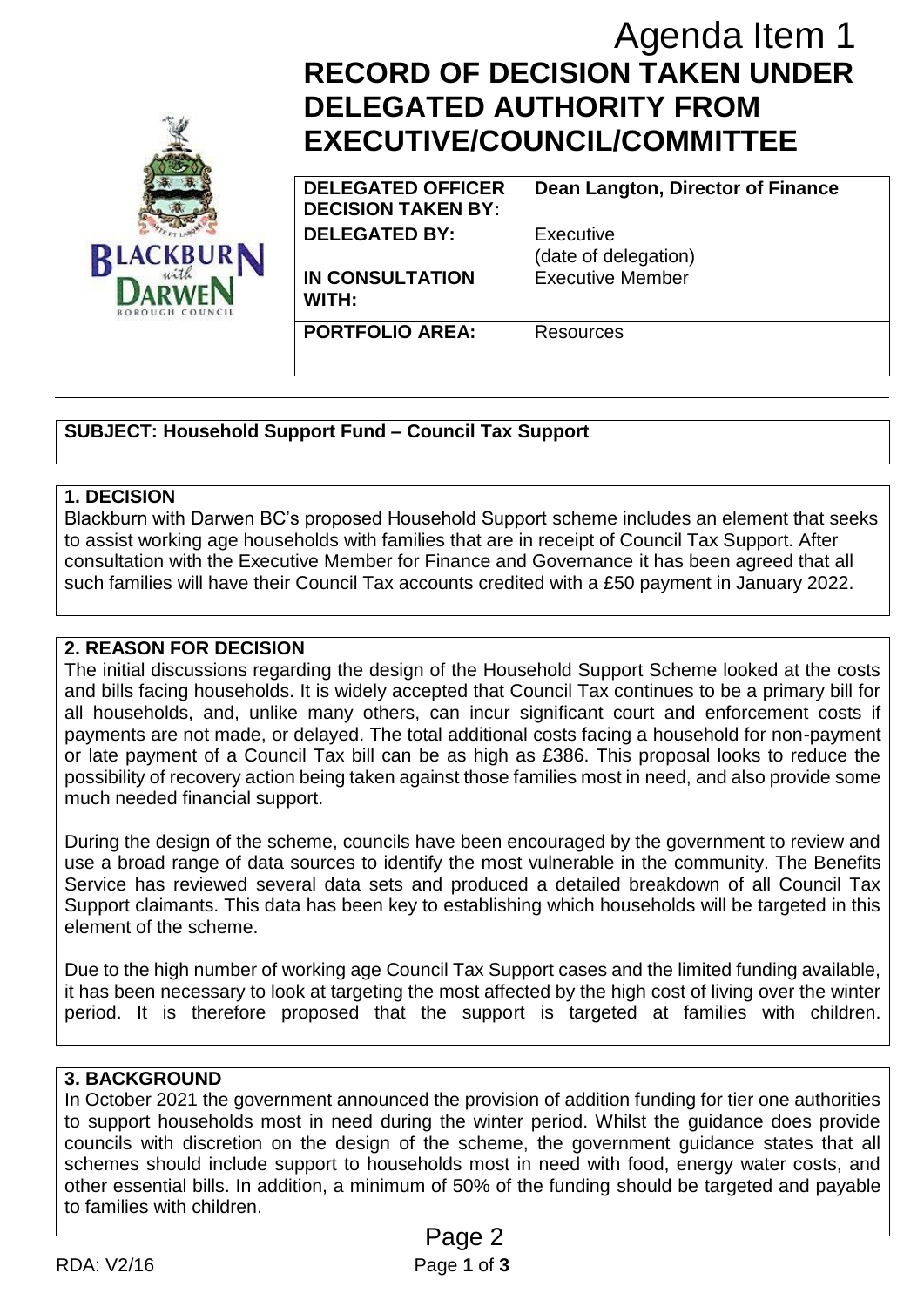Blackburn with Darwen BC's proposed scheme includes support with free school meals during holiday periods and an extensive partnership with voluntary sector organisations to deliver financial support. This report deals with the element of the proposed scheme that seeks to assist working age households with families that are in receipt of Council Tax Support.

## **4. OPTIONS CONSIDERED AND REJECTED**

As the scheme guidance was to support the most vulnerable households with bills over the winter period, the initial discussions identified the most pressing costs for families. Once it had been accepted that the council tax bill was a primary bill for households, the issue was who should receive the support and how much should be awarded.

In deciding the targeted group and the amount, we looked at the large households, i.e. those with children and a value that would be material to the cost of the council tax bill. After discussion on the matter it was agreed that £50 would be a suitable value.

#### **5. POLICY IMPLICATIONS**

A full policy document for the full Household Support scheme is contained within the Adult Services and Public Health Executive Board decision paper.

#### **6. FINANCIAL IMPLICATIONS**

The support with Council Tax bills outlined in this report is fully funded by the Government.

#### **7. LEGAL IMPLICATIONS**

None.

#### **8. RESOURCE IMPLICATIONS**

Any additional work required will be undertaken from within existing resources.